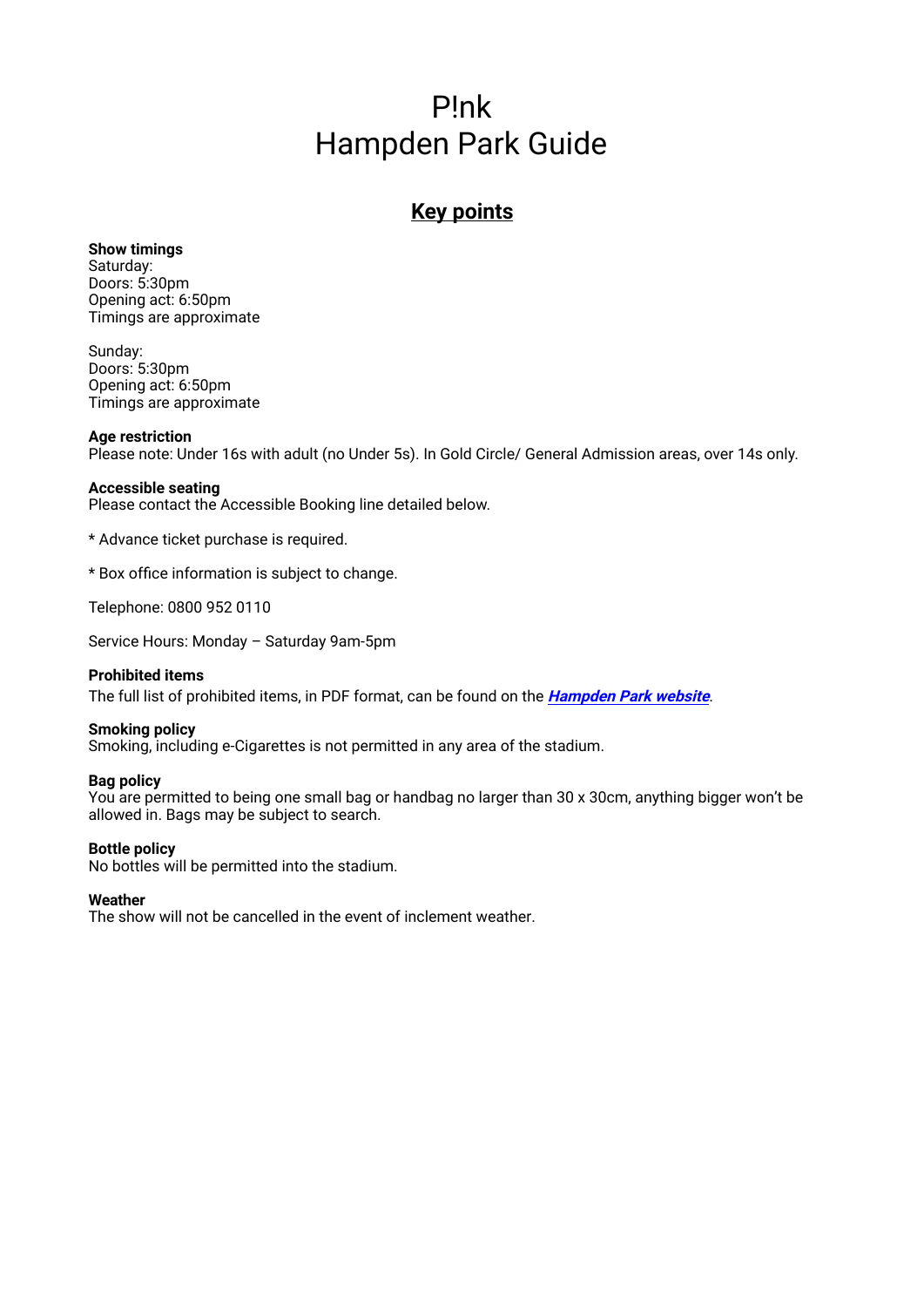## **Ticketing**



## **Where are my seats located?**

To help locate your seat please refer to the plan above.

#### **My ticket hasn't arrived, what should I do?**

Please contact the ticket agent you purchased your ticket through. They will be able to assist you.

#### **I need to collect my tickets. Where is the box office?**

Tickets will be available to collect on the day of the event from the promoter box office.

The box office can be found on Somerville Drive. Please observe signage or ask a steward who will direct you to these locations.

Please bring your booking reference number and ID

#### **I have a complaint/query, who should I talk to?**

The box office can be found on Somerville Drive. Please observe signage or ask a steward who will direct you to these locations.

Any complaints about the Holder's ability to view the concert from his/her seat (if any) must be made to the Promoter's on-site box office within thirty minutes of the commencement of the headline act's performance. Post event complaints cannot be validated. Any other complaints regarding the concert must be made during the concert to the Promoter's on-site box office, the location of which is described above.

#### **Have I purchased my ticket(s) from an authorised seller?**

Please always use an authorised ticket agent. We use the following agents:

Alt Tickets, AXS, Gigantic, See Tickets, The Ticket Factory, Ticketmaster, Ticket Quarter, Ticketweb, Event Travel (VIP and hospitality packages)

Other authorised ticket agents may be used for your event. Please contact us [info@marshall-arts.co.uk](mailto:info@marshall-arts.co.uk) if your chosen agent doesn't appear above.

#### **What are your Terms & Conditions?**

Our Terms and Conditions can be found at [marshall-arts.com/terms-conditions](http://marshall-arts.com/terms-conditions)